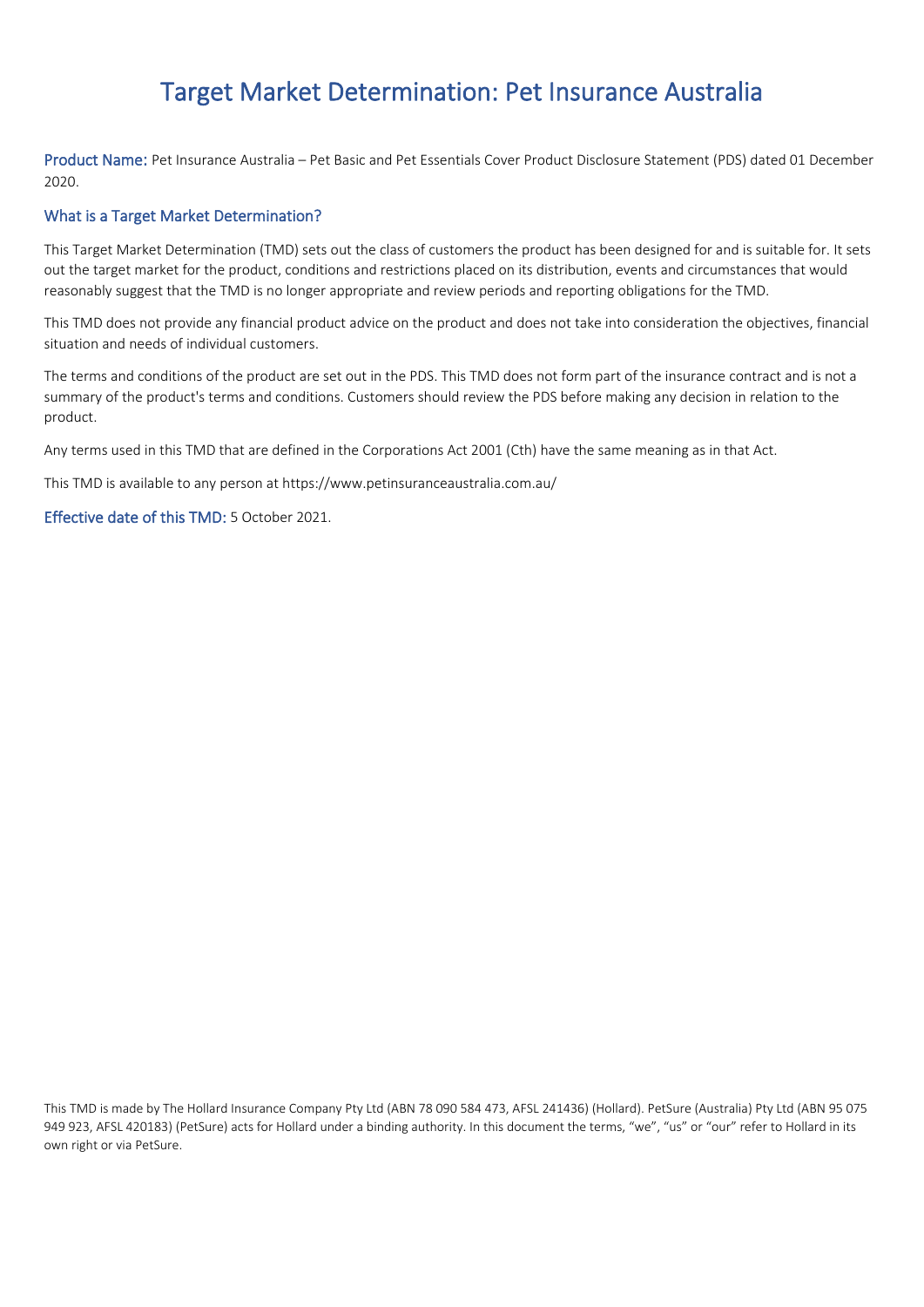#### Product description and key attributes

The product has been designed for people who want different choices of cover towards eligible veterinary expenses experienced by cats or dogs. The product has two level of cover. This is briefly described below:

|                           | Pet Basic Cover                                        | <b>Pet Essentials Cover</b>                            |
|---------------------------|--------------------------------------------------------|--------------------------------------------------------|
| Cover Type                | Cover for both specified accidental injuries and       | Cover for both specified accidental injuries and       |
|                           | illnesses excluding cruciate ligament conditions and   | illnesses excluding cruciate ligament conditions and   |
|                           | cancer                                                 | cancer                                                 |
| <b>Benefit Percentage</b> | Up to 90% of eligible vet bills for pets under the age | Up to 90% of eligible vet bills for pets under the age |
|                           | of 8 years. This benefit percentage reduces to 65%     | of 8 years. This benefit percentage reduces to 65%     |
|                           | once the pet exceeds 8 years of age                    | once the pet exceeds 8 years of age                    |
| <b>Annual Benefit</b>     | Up to \$4,000 per year                                 | Up to \$6,000 per year                                 |
| Limit                     |                                                        |                                                        |
| Sub-limits                | A \$700 annual condition limit applies to each         | A \$1,000 annual condition limit applies to each       |
|                           | covered condition per policy period                    | covered condition per policy period                    |

Other key attributes of this product include:

- it does not provide comprehensive cover for preventative care costs and general pet maintenance costs like grooming and pet food; and
- cover is subject to annual limits, sub-limits, terms, conditions and exclusions. Examples of key exclusions include: waiting period exclusions at the inception of a new policy and coverage exclusions for chronic pre-existing conditions.

#### Likely objectives, financial situation and needs of customers in the target market

The likely objectives, financial situation and needs of customers in the target market is contribution towards eligible veterinary expenses, to help ensure their pet can receive appropriate treatment and to reduce the cost to the customer of that treatment.

## Target market for the product

The overall target market for the product applies to all levels of cover available. Each level of cover also has parameters which apply in addition to the overall target market.

| Who this product may be suitable for                                                                                                                                                                                                                                                                                                                                                                                                                                                                                                                                     | Who this product may not be suitable for                                                                                                                                                                                                                                                                                                                                                                      |
|--------------------------------------------------------------------------------------------------------------------------------------------------------------------------------------------------------------------------------------------------------------------------------------------------------------------------------------------------------------------------------------------------------------------------------------------------------------------------------------------------------------------------------------------------------------------------|---------------------------------------------------------------------------------------------------------------------------------------------------------------------------------------------------------------------------------------------------------------------------------------------------------------------------------------------------------------------------------------------------------------|
| A person is in our target market for this product if they:<br>have a domestic dog, cat or hybrid that is legally<br>$\bullet$<br>available in Australia;<br>want cover towards the costs associated with<br>specified accidental injuries that their pet may<br>experience, such as injury suffered as a result of a<br>motor vehicle accident, burn or electrocution and<br>traumatic ligament or tendon injury; and<br>Want cover towards the costs associated with<br>treating a range of illnesses, such as arthritis and<br>other temporary and chronic conditions. | A person will not be in our target market if they:<br>have a pet which has sustained chronic pre-existing<br>conditions which are likely to require ongoing veterinary<br>treatment and want cover for those treatment costs; or<br>want to cover the costs of treatment for illnesses, like cancer,<br>or accidents not covered by this policy, or other maintenance<br>costs associated with pet ownership. |

## Target market for each level of cover

In addition to the overall target market, these additional parameters apply based on the level of cover selected.

#### Pet Basic Cover (Specified Accidental Injury and Illness)

| Who this level of cover may be suitable for                                                                                                                                                                                                                                                          | Who this level of cover may not be suitable for                                                                                                                                       |  |
|------------------------------------------------------------------------------------------------------------------------------------------------------------------------------------------------------------------------------------------------------------------------------------------------------|---------------------------------------------------------------------------------------------------------------------------------------------------------------------------------------|--|
| A person is in our target market for this level of cover if                                                                                                                                                                                                                                          | A person will not be in our target market for this level of cover if                                                                                                                  |  |
| they want:                                                                                                                                                                                                                                                                                           | they:                                                                                                                                                                                 |  |
| up to 90% of their eligible veterinary expenses<br>covered up to \$700 for each condition every policy<br>period for pets under the age of 8; or<br>up to 65% of their eligible veterinary expenses<br>covered up to \$700 for each condition every policy<br>period for pets over the age of 8; and | do not want an annual condition limit to apply for the<br>٠<br>treatment of each covered condition; or<br>want cover for treatment for cruciate ligament conditions<br>and/or cancer. |  |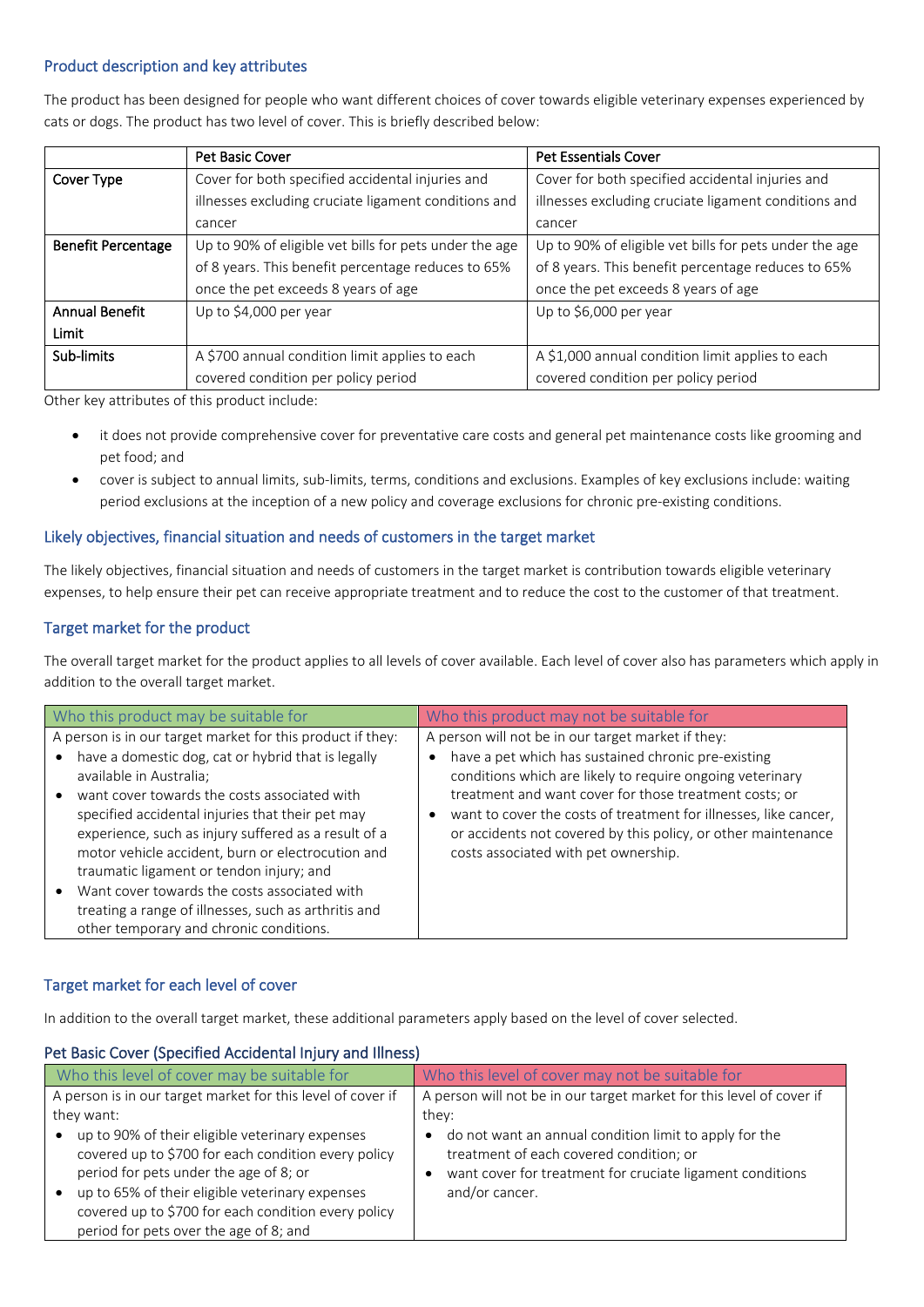| cover up to \$4,000 overall for the policy period.                                                                                                                                                                                                                                                                                                             |                                                                                                                                                                                               |  |  |  |
|----------------------------------------------------------------------------------------------------------------------------------------------------------------------------------------------------------------------------------------------------------------------------------------------------------------------------------------------------------------|-----------------------------------------------------------------------------------------------------------------------------------------------------------------------------------------------|--|--|--|
| Pet Essentials Cover (Specified Accidental Injury and Illness)                                                                                                                                                                                                                                                                                                 |                                                                                                                                                                                               |  |  |  |
| Who this level of cover may be suitable for                                                                                                                                                                                                                                                                                                                    | Who this level of cover may not be suitable for                                                                                                                                               |  |  |  |
| A person is in our target market for this level of cover if<br>they want:                                                                                                                                                                                                                                                                                      | A person will not be in our target market for this level of cover if<br>they:                                                                                                                 |  |  |  |
| up to 90% of their eligible veterinary expenses<br>covered up to \$1,000 for each condition every policy<br>period for pets under the age of 8; or<br>up to 65% of their eligible veterinary expenses<br>covered up to \$1,000 for each condition every policy<br>period for pets over the age of 8; and<br>cover up to \$6,000 overall for the policy period. | do not want an annual condition limit to apply for the<br>$\bullet$<br>treatment of each covered condition; or<br>want cover for treatment for cruciate ligament conditions<br>and/or cancer. |  |  |  |

## Consistency between the product and target market

This product will likely meet the likely objectives, financial situation and needs of the target market because it addresses the needs of customers in the target market to reduce the costs of eligible veterinary expenses.

#### Distribution Conditions

Pet Insurance Australia- Pet Essentials Cover is distributed through:

- Visiting the website of Pet Insurance Australia; or
- Calling the contact centre of Pet Insurance Australia.

Pet Insurance Australia- Pet Basic Cover is distributed through:

• Calling the contact centre of Pet Insurance Australia.

All enquiries made online use a quotation tool which ask the customer to answer a series of questions before finalising a quote. Customers seeking a quote via the phone will be asked a series of questions from a system-based script by a trained operator. The response to these questions will determine if the customer meets the eligibility criteria, which align with the description of the target market set out above. A sale will not progress if these eligibility criteria are not met.

All call centre representatives are provided with adequate training and their sales are routinely monitored by us to ensure that they sell the product only to customers who are in the target market.

Pet Insurance Australia is promoted and distributed by Pet Insurance Australia Pty Ltd (ABN 85 113 507 850, AR no 326233). Pet Insurance Australia Pty Ltd is an authorised representative of PetSure. We have arrangements in place with Pet Insurance Australia Pty Ltd with appropriate terms to ensure the product is distributed to the customers that fall within the target market.

## Reviewing this document

#### Periodic Review

We will review this TMD within 24 months from its commencement date and subsequently every 24 months thereafter.

#### Review Triggers

We will also review this TMD if there are events or circumstances that reasonably suggest that the TMD is no longer appropriate. The triggers for this review may arise from:

- any material changes being made to the product coverage, pricing methodology, underwriting or eligibility criteria or its method of claims assessment and settlement;
- any material changes to methods of distribution;
- changes in law or regulatory guidance or industry code which may materially affect the terms of cover or distribution or regulatory feedback or concerns raised to suggest the TMD may no longer be appropriate;
- identification of systemic issues and findings, produced from quality assurance or governance processes, that may indicate an issue with the product or the appropriateness of the TMD;
- any occurrence of a significant dealing outside of the target market;
- compliance incidents and breaches that may indicate an issue with the product and the appropriateness of the TMD; or
	- material deviations developing in the customer value metrics that track:
		- o financial performance of the product;
			- o product desirability;
			- o benefit attained from the product by customers;